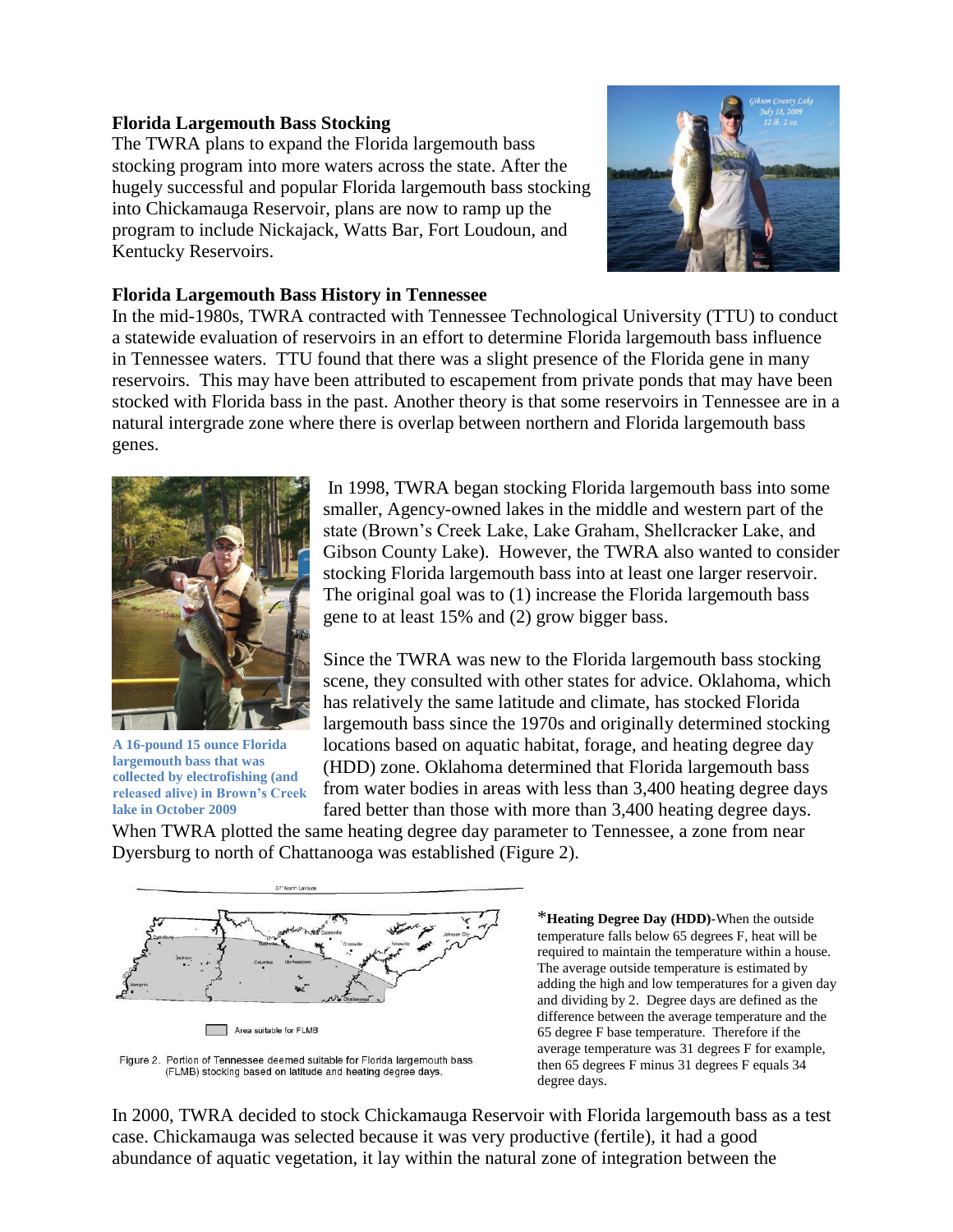northern (native Tennessee) largemouth bass and Florida largemouth bass, it was located within the heating degree day zone, it had productive shad populations, and it had public acceptance of trophy bass management. A five-year Florida largemouth bass stocking program began in 2000 with fish obtained from a variety of sources. These fingerlings were stocked throughout the lake at a rate of five fish per acre and were approximately the same size as the native largemouth fingerlings that naturally spawned in the lake.

After five years, bass were collected and analyzed to determine if the Florida bass gene had integrated into the population. It had not. Genetic tests revealed that the percentage of Florida largemouth bass was less than 5% across the lake. TWRA decided to try a new strategy by maintaining the same stocking rate but reducing the number of stocking locations to three embayments (Grasshopper, Muddy, and Richland Creeks). These embayments were selected based on quality habitat that afforded the stocked fingerlings a better chance of survival. TWRA also decided to try and stock larger fingerlings. These larger fingerlings would be able to compete with other fish species and have a better survival rate since they would not be competing directly with largemouth bass from the native spawn. To accomplish this goal, the Florida largemouth bass fry had to be obtained earlier in the spring from more southern states. The TWRA was able to get fry (1/2 inch) from Florida, Arkansas, and Texas in mid-April, which was at least 2 to 3 weeks before the native bass spawned. These fry were then placed in Tennessee hatchery ponds and raised until they were 2 to 3 inch long fingerlings to increase chances of survival after being stocked.





After five years (2010) the results were remarkably different. Genetic tests revealed that the Florida largemouth bass gene had increased to an average of over 33% across the lake. The goal of increasing the Florida gene to at least 15% was met. Although the next goal was yet to be determined, bass anglers began reporting astounding catches in 2011. Tournament anglers were weighing five bass over 30 pounds to win tournaments. In 2012, Chickamauga made the bass fishing news when a limit of five bass weighed in a tournament almost exceeded 45 pounds. That was an average of nearly 9 pounds each!

So the next question was, were these big fish Florida largemouth bass?

To answer that question, biologists needed to get the genetic information from bigger bass. In the spring of 2013, biologists obtained fin clips (for genetic material) from 48 tournament-caught bass that were 8 pounds or larger.

The results indicated that all 48 bass had some

degree of Florida largemouth bass genes -  $63\%$  were the F-1 hybrids ( $1<sup>st</sup>$  generation cross between the Florida and the northern largemouth bass) and  $37\%$  were Fx  $(2^{nd}, 3^{rd}, 4^{th})$ , etc.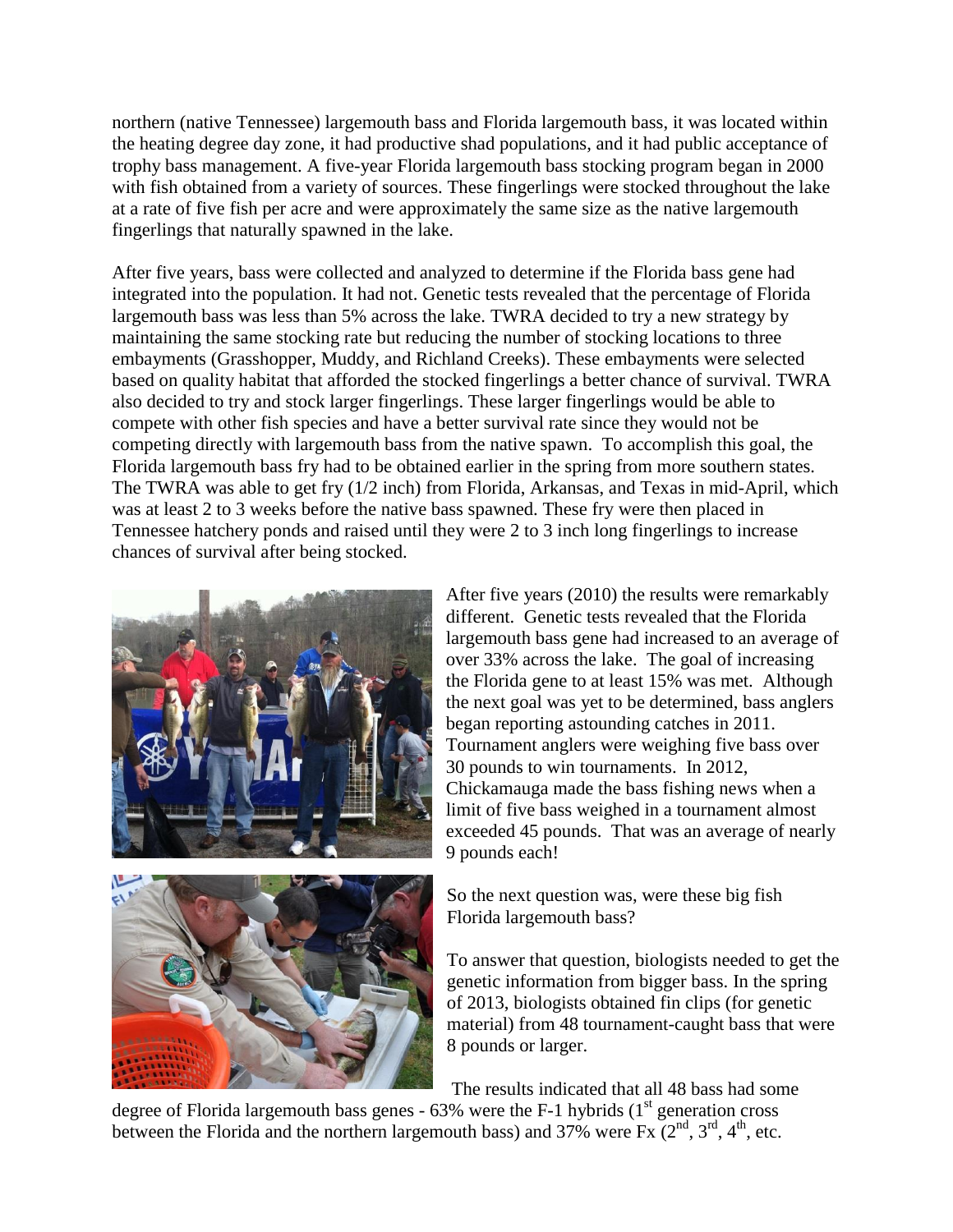generation crosses). We refer to these as backcrosses. Interestingly, out of the 48 bass, none were pure Florida largemouth bass or pure northern largemouth bass.

Success, right? Well maybe, but there were still some concerns by TWRA biologists over the backcrosses (Fx's). The main concern was whether the backcrosses might be an inferior fish. What if some of the backcrosses exhibited the worst characteristics of both sub species (smaller and less aggressive)? What if their growth was slower? Were they harder to catch or poorly adapted to more northern waters? These were some of the questions that needed to be answered.

Some of these answers may not be known for a long time, if ever. However in 2014, biologists collected over 200 bass of all sizes from all parts of Chickamauga Reservoir during a 6-week period in late spring. The results showed that the backcrosses grew the same if not better than the northern bass. At least it wasn't the other way around.

In the fall of 2014, TWRA fisheries biologists met to decide where to expand the program. They decided on a strategy to work in the Tennessee River between Ft. Loudoun and Kentucky Lake and small isolated impoundments in Middle and West Tennessee. There were discussions regarding the Cumberland River system but there is still uncertainty of sustainable success and these reservoirs have largemouth bass populations with predominantly northern largemouth bass genetics. It was decided that we would not include them in this expansion. Thus the Agency proposed to continue stocking Chickamauga Reservoir (and the smaller lakes like Graham, Brown's Creek, Shellcracker, and Gibson County) and to initiate stocking into Nickajack, Watts Bar, Fort Loudoun, and Kentucky Reservoirs. Also, stocking was recommended for Herb Parsons Lake, another Agency-owned lake near Memphis.

These new stockings are experimental and it will take time to evaluate whether they will be successful (8–10 years). The Agency will develop guidelines, goals, and objectives which will determine the success of a stocking and will adjust stocked areas depending upon objectives met. Once the experimental stocking period is over, the TWRA will have a better idea of what types of habitat/waters are suitable to the survival of Florida largemouth bass.



Water bodies for the proposed Florida largemouth bass stockings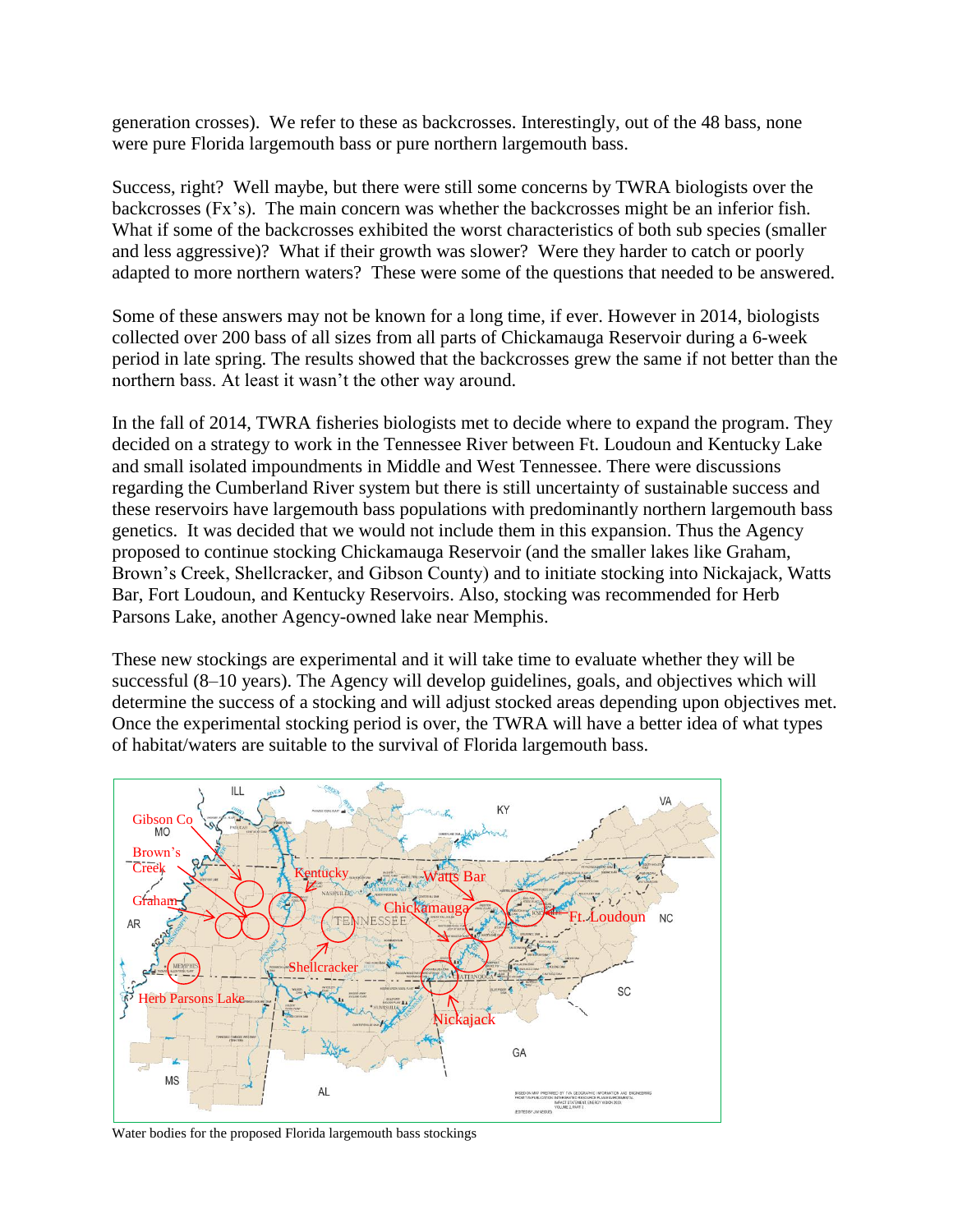## **Frequently Asked Questions**

1. Why stock Florida largemouth bass?

The increased interest and demand for larger bass (trophy bass) from the fishing public as well as support due to the success in other states has captured the attention of the TWRA. The TWRA feels that Florida largemouth bass stocking could enhance bass fishing quality in Tennessee due to faster growth and greater maximum size of fish containing the Florida largemouth bass gene.

2 Why not stock lakes in middle Tennessee?

Lakes in middle Tennessee are not being considered at this time for a number of reasons. The lack of desirable aquatic habitat and the fact that these reservoirs are located outside the heating degree day (HDD) zone were the first considerations. The genetics work we conducted in 2014 indicated that, in the Cumberland River System, largemouth bass populations were predominately the northern strain. Why is this important? Even though we have seen positive results over a 10-year period in Chickamauga, it is not certain that these results are sustainable and there is still the potential for negative impacts that may be revealed later on. If the positive results are not sustained, we will need to have sources of the northern strain bass to use for management. It is important to keep in mind that managing genetics is a one way road of sorts. As far as genetics of fish go, 10 years is a short time frame and having populations of northern largemouth bass will hedge our bets against a negative outcome.

3 Why not stock the upper east Tennessee reservoirs?

These lakes are not being considered at this time for many of the same reasons that were mentioned above: lack of desirable aquatic habitat, outside the HDD zone, lower overall productivity. Also, studies in Alabama and Oklahoma show that Florida largemouth bass do not do well in reservoirs with extreme winter drawdowns. Many of the reservoirs in upper east Tennessee experience drastic drawdowns in preparation for spring rains.

4 What about stocking F-1 (hybrids) into other large lakes?

The F-1 Florida largemouth bass have been shown to fare better in cooler waters than the pure Florida largemouth bass. They grow as big as a Florida largemouth and they are more aggressive. That has been found in Chickamauga Reservoir. By stocking pure Florida largemouth we are creating the F-1's in the wild. We are not stocking them to be caught, we are stocking the pure Florida largemouth bass to influence the genetic structure of the population. This is what has worked at Chickamauga. In fact, the strategy behind stocking pure Florida largemouth bass into the aforementioned reservoirs is that they will mate with the northern largemouth bass to produce many times more F-1 offspring than could feasibly be stocked. A better bang for the buck so to speak. The current stocking rate for Florida largemouth bass is five fingerlings per acre of water. The stocking rate for F-1's would have to be 200 or more per acre to make a difference, thus costing the Agency much more money.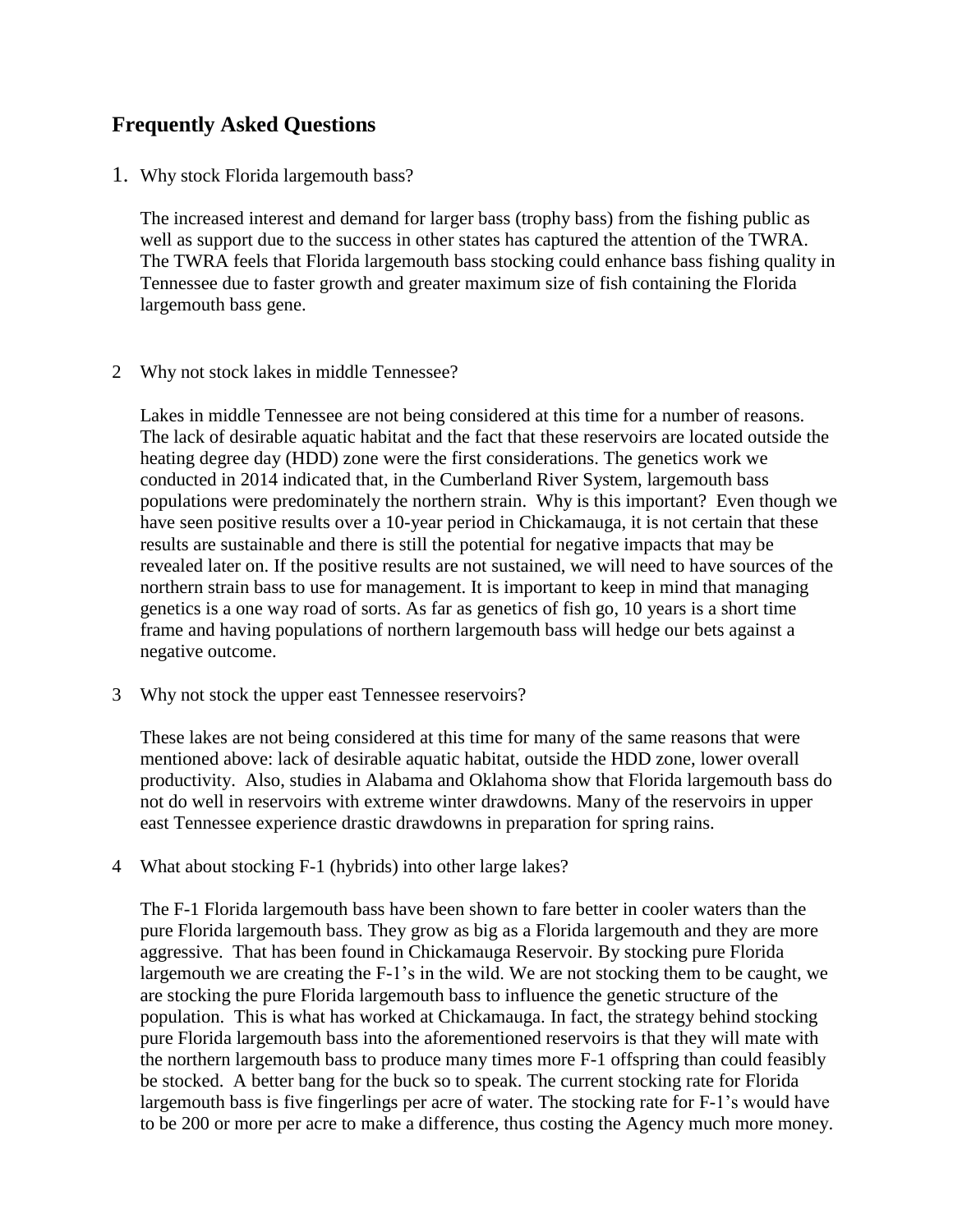5 How much will the proposed program cost?

The cost is minimal compared to what it might cost to purchase the fingerlings. Currently the Agency is spending approximately \$20,000 (which includes the genetic testing costs) per year on this program. However, if it becomes necessary to purchase the fingerlings from private hatcheries or if we have to raise them in our own hatchery systems, it could cost over \$250,000 per year. This estimate also includes the genetic assessments which are vital in determining whether the stockings are successful or not.

6 Were there any other considerations that went into stocking the lakes in the Tennessee River chain?

It is important to remember that the decision to stock the Tennessee River chain of lakes was based on several factors: desirable aquatic habitat, very productive waters, its abundance of forage fish, and its location within the HDD zone and in the natural intergrade zone. Biologists were also seeing Florida largemouth bass in Nickajack and Watts Bar Lakes, either as a result of migration through the locks or from tournament fishermen fishing Chickamauga but weighing in at both lakes. In addition, the State of Alabama has stocked Guntersville and Wheeler in the past and both lakes lie between Nickajack and Kentucky Reservoirs.

7 What is the estimated number of fingerlings that will be stocked?

At this time the total number of fingerlings that will be needed to stock the proposed lakes with a stocking rate of five fish per acre is 750,000 fingerlings.

8 Will other species of fish raised at Tennessee fish hatcheries be reduced in order to make up for the increase in raising Florida bass?

Not at this time. Recent hatchery expansions can support the additional bass production. Also hatchery managers typically double and sometimes triple crop their production ponds (i.e., raise two or three different species in the same pond) in order to meet the demand for stocking Tennessee waters. As an FYI, TWRA stocks approximately 6.5 million warm water fish and over 2 million cold water fish (trout) per year. If all goes well and the weather cooperates there should be no reduction in the number of other species of fish that are raised in TWRA hatcheries.

9 Where will the Florida largemouth bass fry come from?

From Florida of course. Actually, they all originated from Florida but other states such as Alabama, Mississippi, Louisiana, Arkansas, Texas, and Oklahoma produce and stock Florida largemouth bass. Florida largemouth bass are also stocked into lakes in California and Arizona. At this time, we are not set up to spawn all the needed Florida largemouth bass fry. We will be obtaining the fry from state hatcheries in Florida, Louisiana and Texas. This will allow us time to expand the program but, at some point, we will need to raise them in our